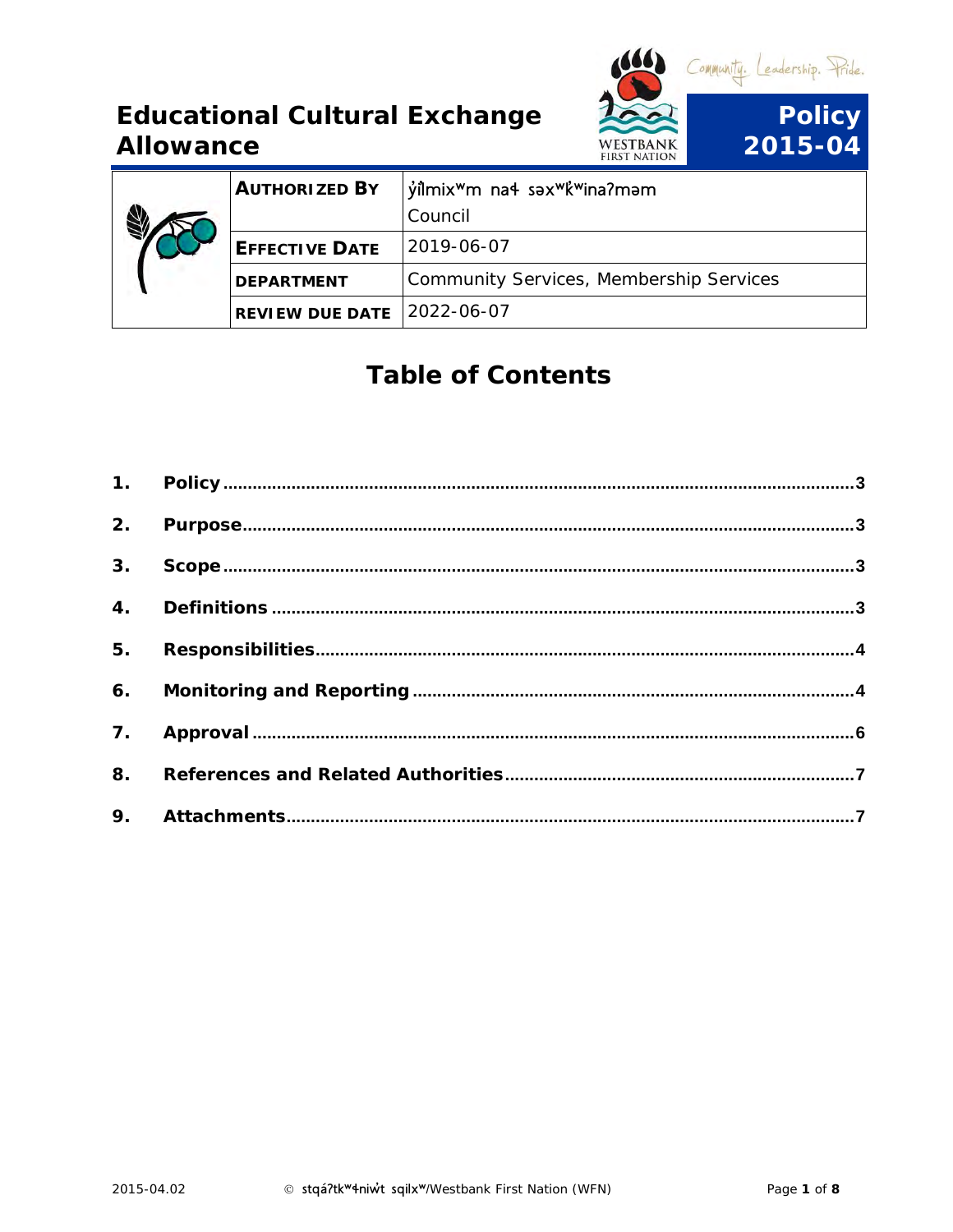

|            |          | <b>Revision History</b>                                                                                                           |  |
|------------|----------|-----------------------------------------------------------------------------------------------------------------------------------|--|
| Entry ID   | 614624   | <b>Total Number of Pages</b>                                                                                                      |  |
| Date       | Revision | Changes                                                                                                                           |  |
| 2019-03-22 |          | 2015-04.01 Conversion of Educational Cultural Exchange policy into new<br>format. Drafting of revision commenced.                 |  |
| 2019-06-07 |          | 2015-04.02 Approved by Council Resolution #190604-33 on June 4, 2019 and<br>signed by the Director of Operations on June 7, 2019. |  |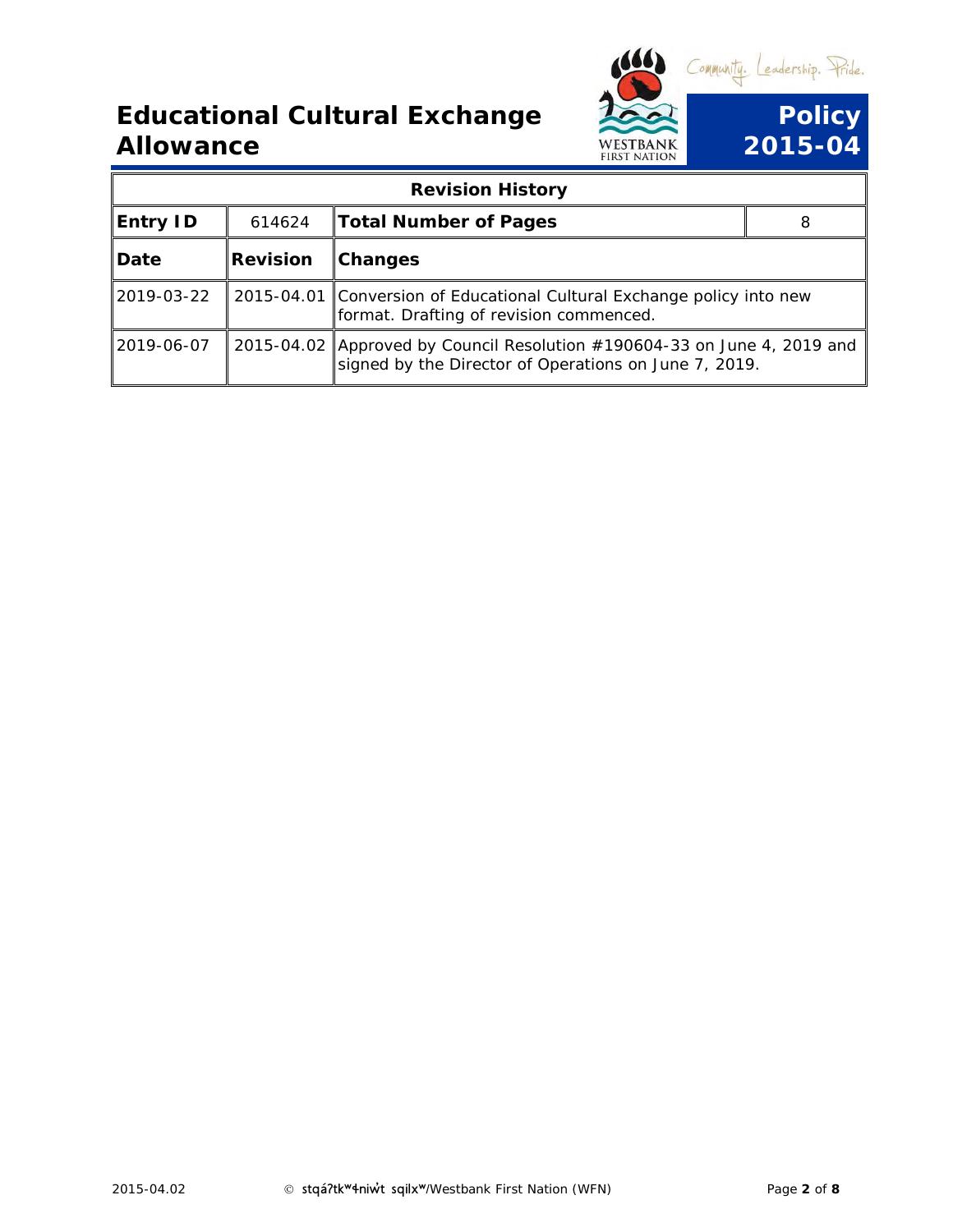

### <span id="page-2-0"></span>**1. Policy**

It is of fundamental importance to the overall quality of life that every stqá?tk<sup>w</sup>4niw<sup>U</sup> sqilx<sup>w</sup>/Westbank First Nation (WFN) Member achieve the best educational and employment opportunities and outcomes. As a government, WFN must ensure its Members have access to a suite of services that support the achievement of those outcomes. WFN's Educational Cultural Exchange Allowance provides financial assistance to Member students wanting to participate in international and domestic educational cultural exchange programs.

#### <span id="page-2-1"></span>**2. Purpose**

The purpose of this policy is to outline the educational cultural exchange allowance available and the eligibility criteria for accessing it under this policy.

<span id="page-2-3"></span><span id="page-2-2"></span>**3. Scope**

This policy applies to *y*ilmix<sup>w</sup>m na<sup>4</sup> səx<sup>w</sup>k<sup>'w</sup>ina?məm/Council, eligible Members, and Workers responsible for administering this policy.

This policy is a review, update, and revision to, and supersedes, the Educational Cultural Exchange policy approved by Council Resolution, and signed by the səx<sup>w</sup>k<sup>w</sup>ulm<sup>'</sup> kl ysaysat/Director of Operations, on January 22, 2007.

Monetary funds cited in this policy are in Canadian dollars.

- **a) Exchange Allowance Parameters**
	- **i.** The Educational Cultural Exchange (Exchange) allowance is available only for Exchange programs where the total cost for an individual's participation exceeds four hundred dollars (\$400.00), as evidenced in a letter from the educational institution hosting the Exchange.
	- **ii.** An Exchange allowance consists of a maximum of fifty percent (50%) of the applicant's overall cost of participation outlined in the letter required under Section 3.a)i. of this policy.
	- **iii.** The total lifetime maximum for Exchange allowances available to each eligible Member is one thousand and five hundred dollars (\$1,500.00).
	- **iv.** Members obtaining an Exchange allowance must agree to share information about the Exchange in accordance with Section 6. of this policy.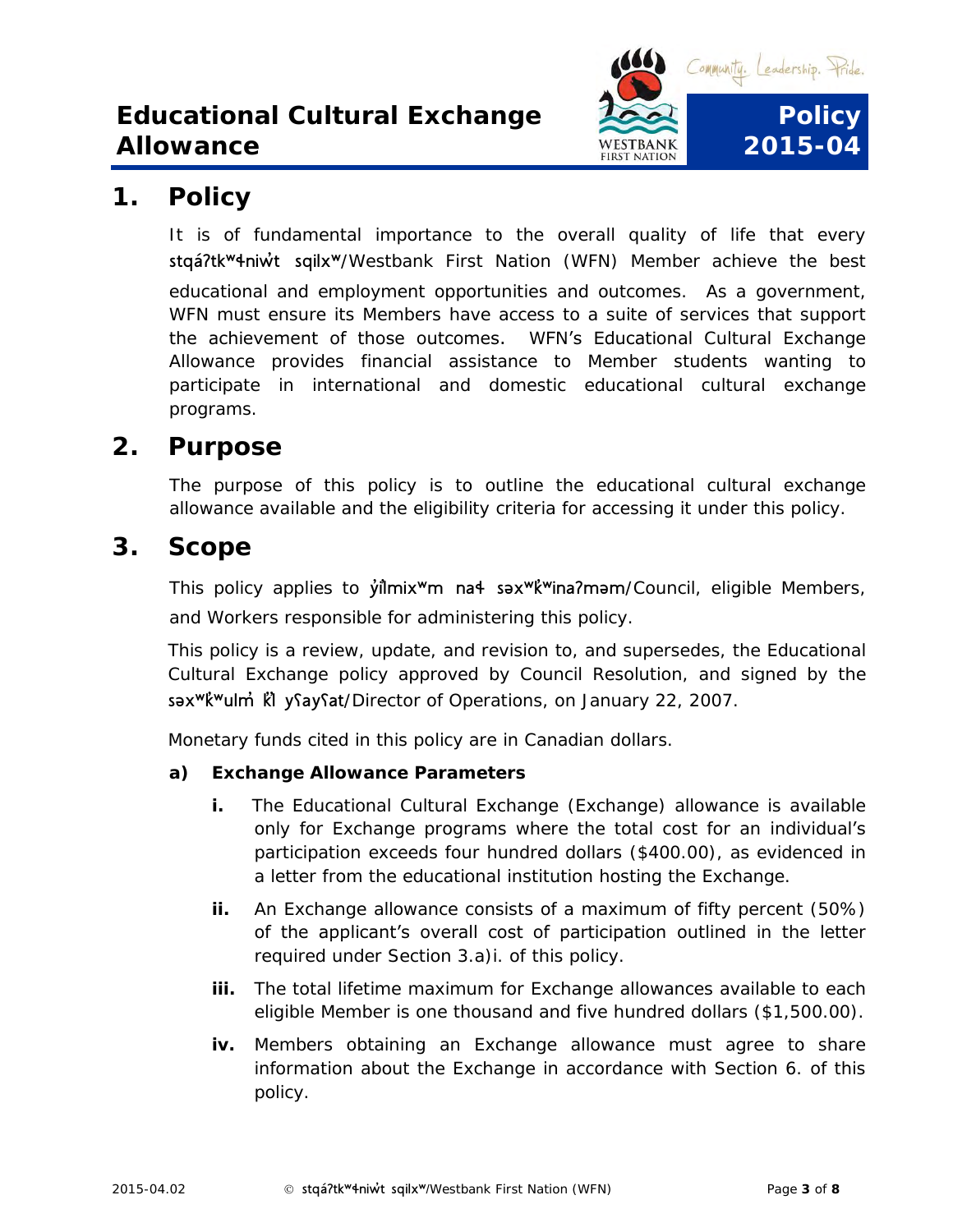

#### **b) Eligibility Criteria**

- **i.** To be eligible for an Exchange allowance, an applicant must be;
	- **1)** A Member,
	- **2)** Currently enrolled in, and attending, an educational institution; and
	- **3)** Seeking funding for an Exchange program that has an academic component.
- **ii.** Students requesting an Exchange allowance must submit a completed Application for an Educational Cultural Exchange Allowance (Appendix A), including additional documentation specified on the application, to the Membership Services Manager.

#### **4. Definitions**

**"Educational Cultural Exchange**" **(Exchange)** means a student exchange program designed for students wishing to participate in an international or domestic educational cultural exchange, that has an academic component and offers an opportunity to enrich their personal experience, knowledge, and skills, through learning about the history and culture of another country or indigenous group, and contributes to their educational goals, objectives, and academic studies and enhances their global perspective.

**"Worker"** means any employee, volunteer, contractor, client, or other visitor who performs tasks on behalf of WFN at any WFN workplace.

#### <span id="page-3-1"></span><span id="page-3-0"></span>**5. Responsibilities**

- **a)** Council is responsible for establishing an annual budget and setting aside funds in order to ensure the commitment to this policy, on a best efforts basis, as part of the annual budgeting process.
- **b)** The Membership Services Manager or designate is responsible for;
	- **i.** Receiving, reviewing, and making decisions on, Applications for an Educational Cultural Exchange Allowance (Appendix A),
	- **ii.** Notifying the applicant if their Application for an Educational Cultural Exchange Allowance (Appendix A) is approved or declined,
	- **iii.** Forwarding to Financial Services for payment, a request for payment of an Exchange allowance, in accordance with the provisions of this policy, to successful applicants; and
	- **iv.** Upon the conclusion of the Exchange, facilitating the sharing of the applicant's Exchange experience.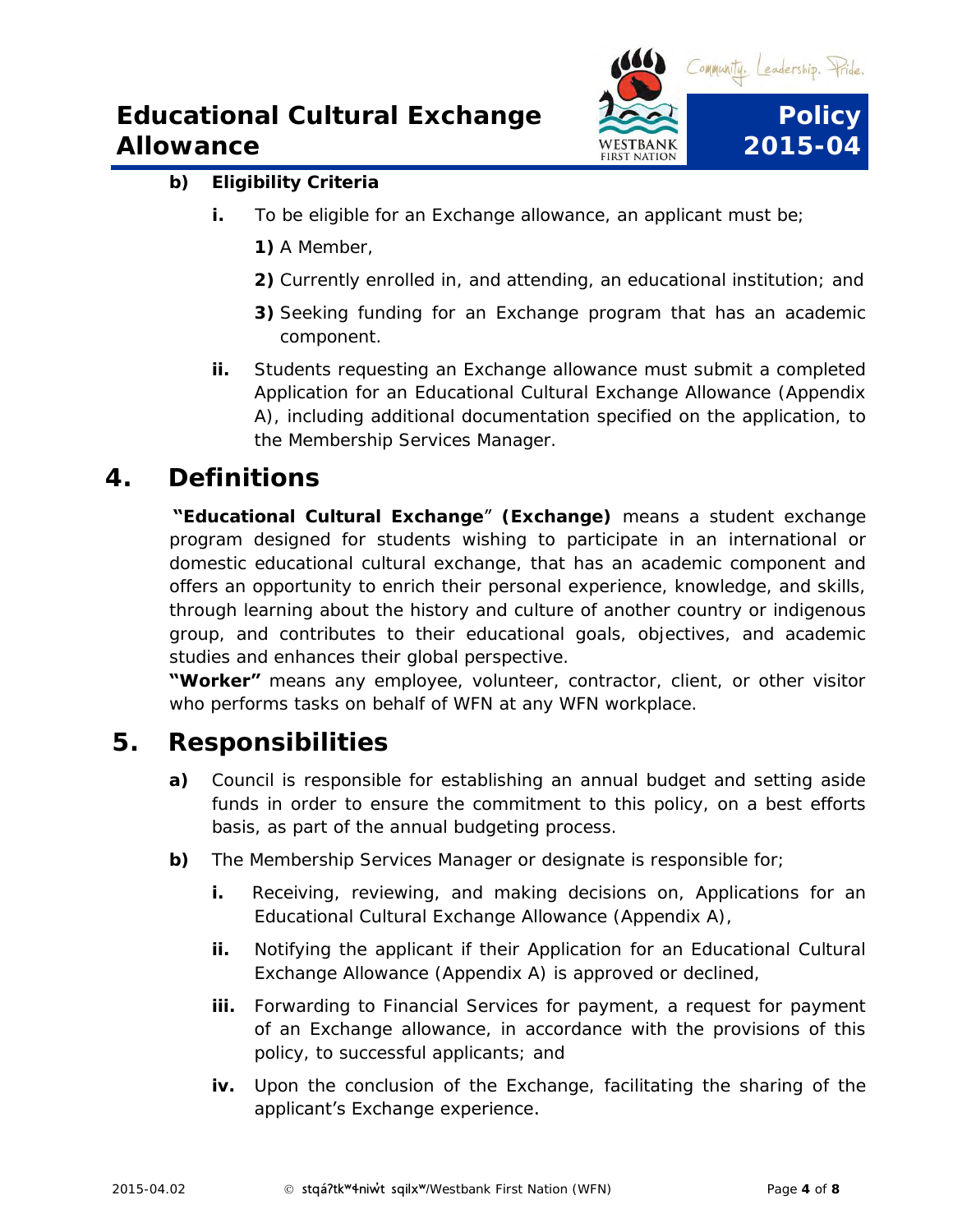

- **c)** Financial Services is responsible for processing the payment requested under Section 5.b)iii. of this policy.
- **d)** Eligible Members are responsible for;
	- **i.** Submitting an Application for an Educational Cultural Exchange Allowance (Appendix A) in accordance with Section 3.b)ii. of this policy; and
	- **ii.** If approved, sharing their experience in accordance with Section 6. of this policy at the conclusion of their Exchange.

#### **6. Monitoring and Reporting**

<span id="page-4-0"></span>Upon returning from the Exchange, the student must provide a presentation to the Membership on the experiences, knowledge, and skills they obtained through the Exchange and how those experiences, knowledge, and skills will contribute to their educational goals, objectives, and academic studies.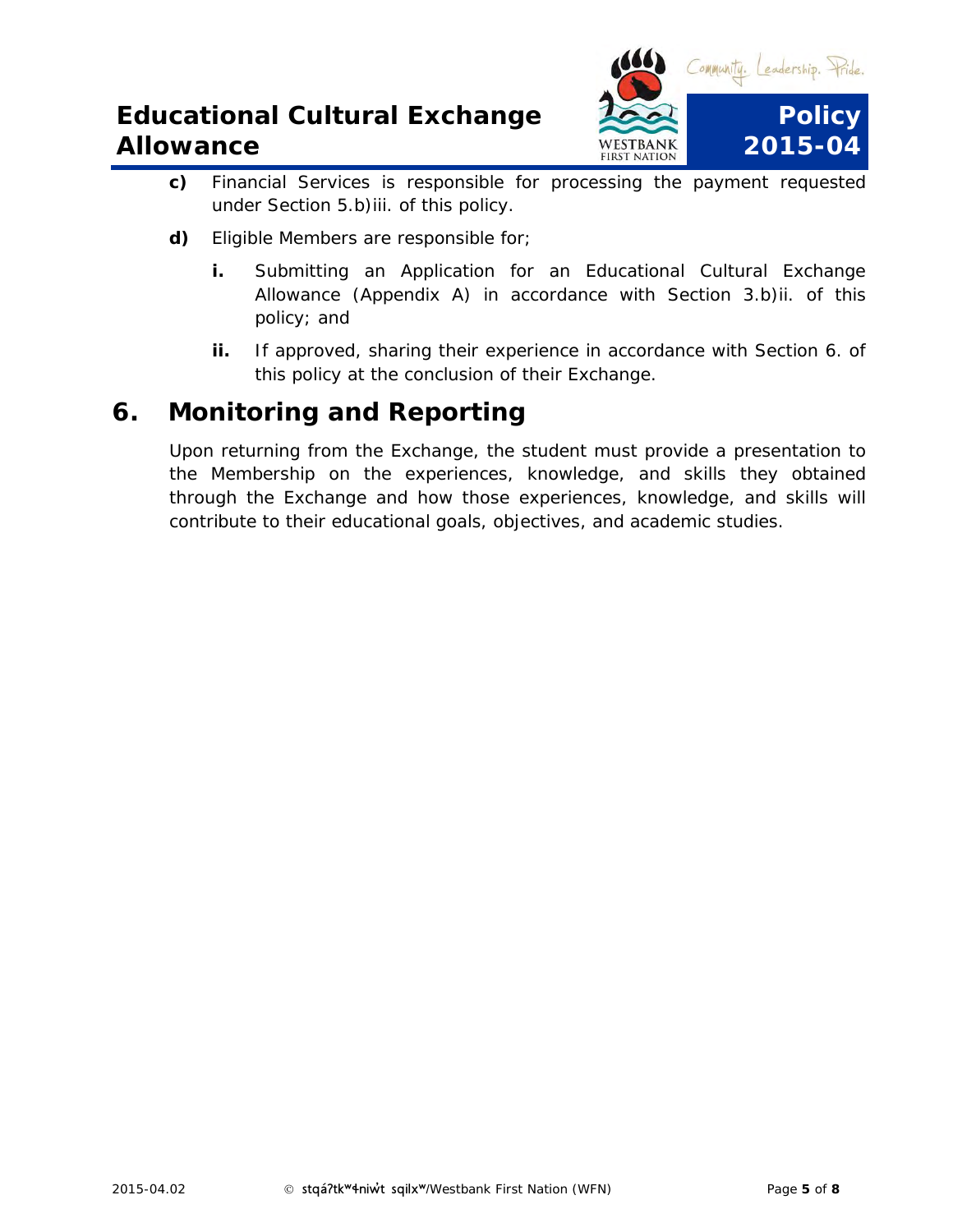

#### **7. Approval**

This policy was approved by *y*ilmix<sup>w</sup>m na<sup>4</sup> sax<sup>w</sup>k<sup>w</sup>ina?mam/Council Resolution

 $\#190604$ -33 on the 4<sup>th</sup> day of June, 2019 and signed by the Director of Operations on the  $7<sup>th</sup>$  day of June 2019.

<span id="page-5-0"></span>Pat Fosbery sax<sup>wkw</sup>ulm kl ysaysat/Director of Operations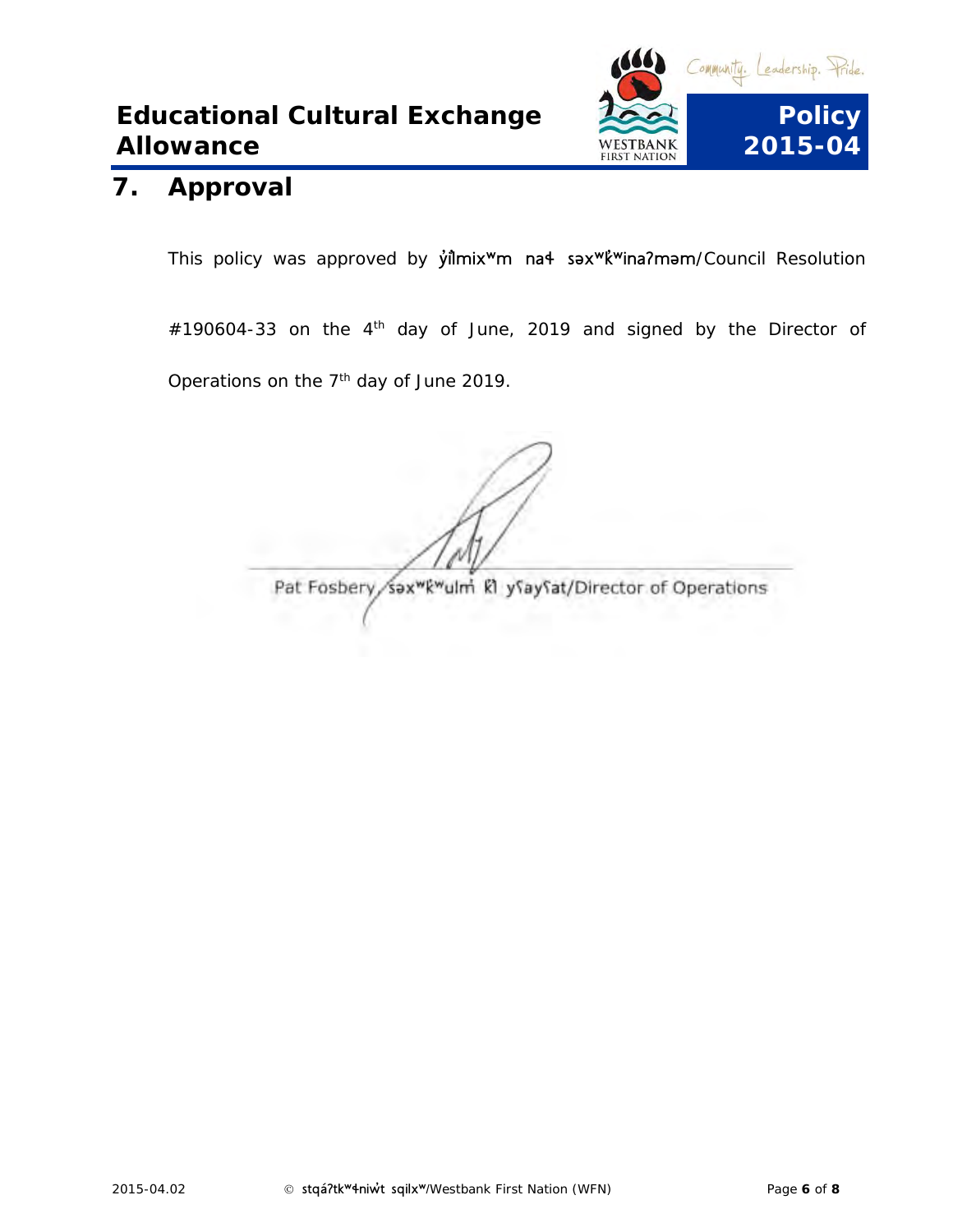

**8. References and Related Authorities**

[Westbank First Nation Constitution](https://www.wfn.ca/docs/wfn-constitution.pdf)

[Westbank First Nation Self-Government Agreement](https://www.wfn.ca/selfgovernment.htm)

WFN [Government Strategic Plan 2016-2019](http://www.wfn.ca/black-bear/strategy.htm)

**WFN Governance**

[Policy 2015-01 Governance Instrument Creation, Review, and Approval](file://///wfnfox/public/GOVERNANCE%20INSTRUMENTS/EXECUTED%20GOVERNANCE%20INSTRUMENTS/Council%20Policies/Policy%202015-01%20Governance%20Instrument%20Creation,%20Review,%20and%20Approval.pdf)

*Policy 2019-XX Education Program*

<span id="page-6-0"></span>**9. Attachments**

**Appendix A**–Application for an Educational Cultural Exchange Allowance